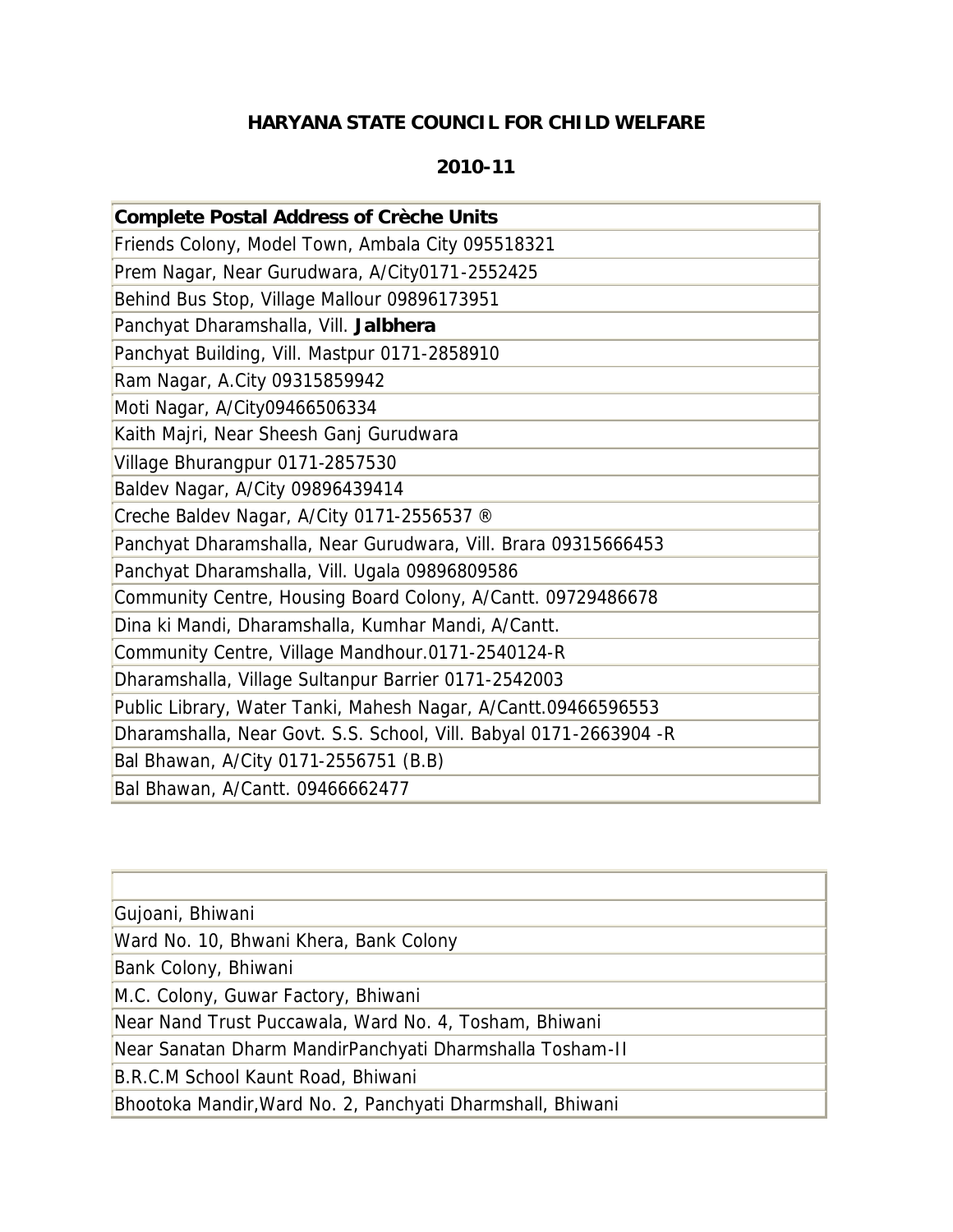Near Bal Udhyan Public School, Vidhya Nagar, Bhiwani

Khatio Ki Dharmshall, Chang, Bhiwani

Room No. 13, B.T.M Chowk, Labour Colony,, Bhiwani

Near Oil Mill, Gali No. 4,Brijwasi Colony, Bhiwani

# 25/50,Telewara, Bhiwani

Jeetu Patit, Pawan School, Shanti Nagar, Bhiwani

B.T.M Chowk, Room No. 14,Labour Colony, Bhiwani

Balmiki Basti Dharmshalla, Ward No. 14, Dadri, Bhiwani

Near B.T.M Mill, Main Gate, Bhiwani

Indira Lane, T.I.T. Colony Q. No. 72, Bhiwani

Hassanpur Jhanjhara, Tehsil Loharu, Bhiwani

Ram Leela Park, Ward No. 6, Near Police Station Siwani, Bhiwani

S.P.K Balmiki Dharmshalla, Jain Chowk, Bhiwani

Muncipal Library building, Near S.D.M Office, Tohana

Village Dhanger B.C Chopal

Ratia, BDPO Block Colony, Ratia

Bhuna Old Rest House, Bhuna

Village Dharshal Kalan, S.C. Chopal

Bal Bhawan Thakar Basti Fatehabad

Jyoti Crehce Centre, Near Sr. Sec. School, Jakhal Mandi,Tehsil Tohana, Fatehabad

Tohana Creche Centre Park,Primary School, Main Railway Road,Tohana

S.P.K Balmiki Chowk, Near Balmiki Mandir,Fatehabad

Battu Mandi,Aggarwal Dharamshalla,Fathebad

Kharikalan

Tigoan

Nagla Enclave

Dhauj

**Machhigarh** 

Bhikam Colony

Atali

Nagla Jogion

Tigra, V.P.O. , Gurgaon 9250697520

Sukhrali, V.P.O, Gurgaon 0124-2346074

Samashpur, Panchyat Ghar, V.P.O Samashpur 124-2252214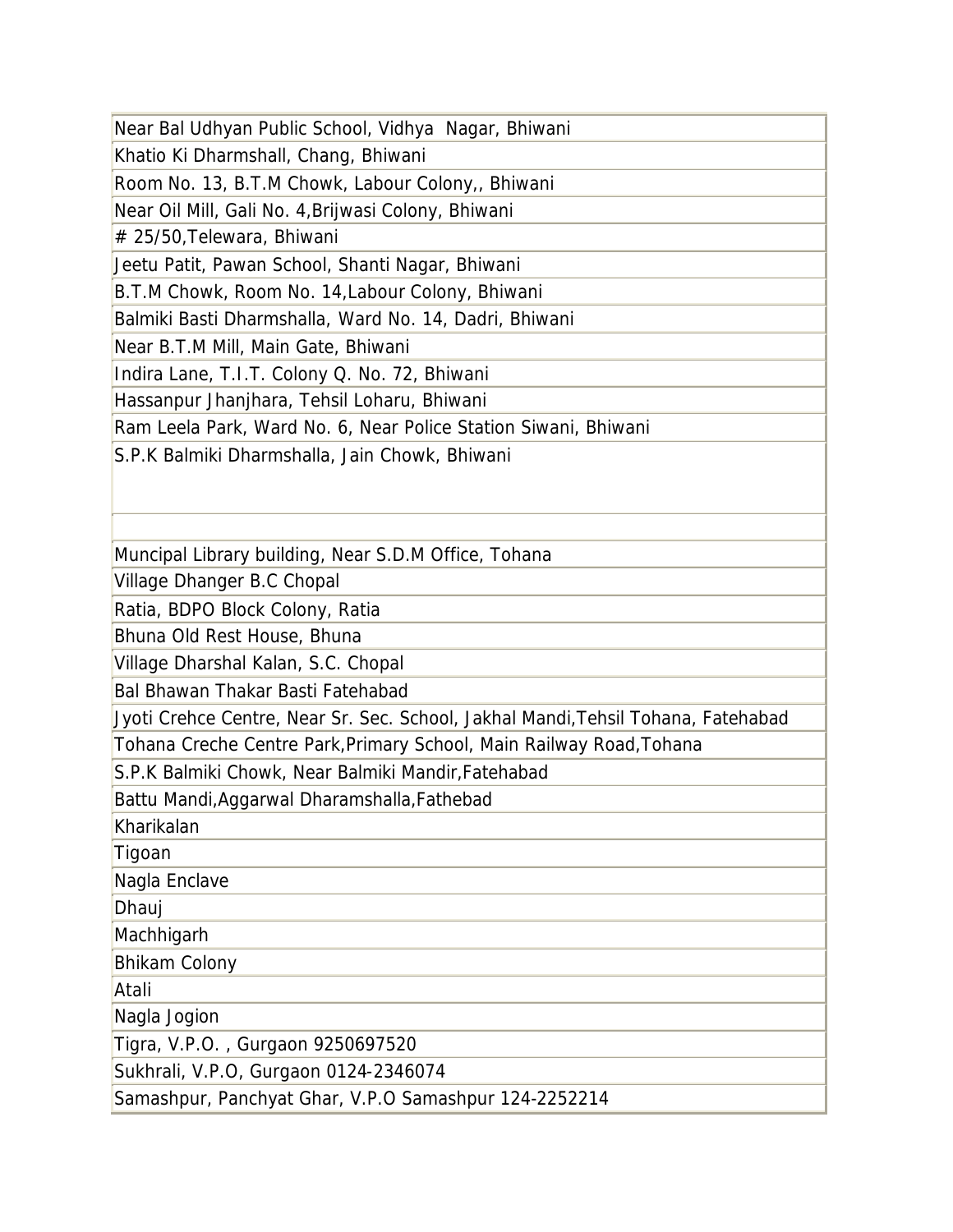Carterpuri-I, Harijan Chopal, V.P.O Carterpuri 95112-5319308 Sarhaul, Panchyat Ghar, V.P.O Sarhaul 9268151813 Bajghera, Panchyat Ghar Chopal, V.P.O Bajghera 011-28016501 Kadipur, Harijan Chopal, V.P.O. Kadipur 0124-2339642 Garoli Govt. Primary School, Garoli Kalan, V.P.O Garoli 9873002440 Harsaru, Dharamshalla, V.P.O Harsaru 9873169909 Farrukh Nagar, V.P.O Farukh Nagar 0124-2375639 Pataudi, Muncipal Committee Area, V.P.O. Patodi 0124-267273 Ram Nagar, Govt. Primary School, Ram Nagar, P.O. Nurgarh 9466437385 Carterpuri-II, Harijan Chopal. V.P.O Carterpuri 0124-2343290 Palam Vihar, Block-C, Site No. 6 9728314160 Bhimgarh Kheri, Sudhar Samiti, Bhimgarh Kheri 0124-2331917 Veer Nagar, Patjapati Dharamshalla, Patodi Chowk 9911287928 Sohna, Harijan Chopal, Palwal Road Sohna 9466393836 Sri Ram Creche Jagdish Colony, Hansi S.P.K. Balmiki Chaupal, Ward No. 6, V.P.O Narnaund S.P.K. Near Govt. Sr. Sec. School, V.P.O Dhandheri S.P.K. Panchyat Ghar Uklana Mandi S.P.K. Shiv Nagar, Hisar Mini Bal Bhawan, Sr. Sec. School, Hansi S.P.K. New Subhash Nagar Behind Kali Devi Mandir Hansi S.P.K. Arya Smaj Mandir, V.P.O Narnaund S.P.K. Bhatt Dharamshalla, Droli Road Mandi, Adampur Dhanka Dharamshalla, Ward No.4, Kala Pathar, Hansi S.P.K. Balaji Dharamshall, Adarsh Colony, Hisar Bal Bhawan, Unit No.1,Hisar S.P.K. Bal Bhawan, Unit No. II, Hisar S.P.K. Borstal Jail, Hisar Jyoti Creche, V.P.O. Ganwa, Near Baba Ram Dev Mandir Kamla Nehru Creche, Bal Bhawan, Hansi S.P.K. Balmiki Mandir Patel Nagar, Hisar S.P.K Gujjar Dharamshall Jagdish Colony S.P.K. Oad Dharamshalla, Berwala S.P.K. Balmiki Dharamshalla Uklana Mandi S.P.K.Balmiki Chaupal, V.P.O.Narnaund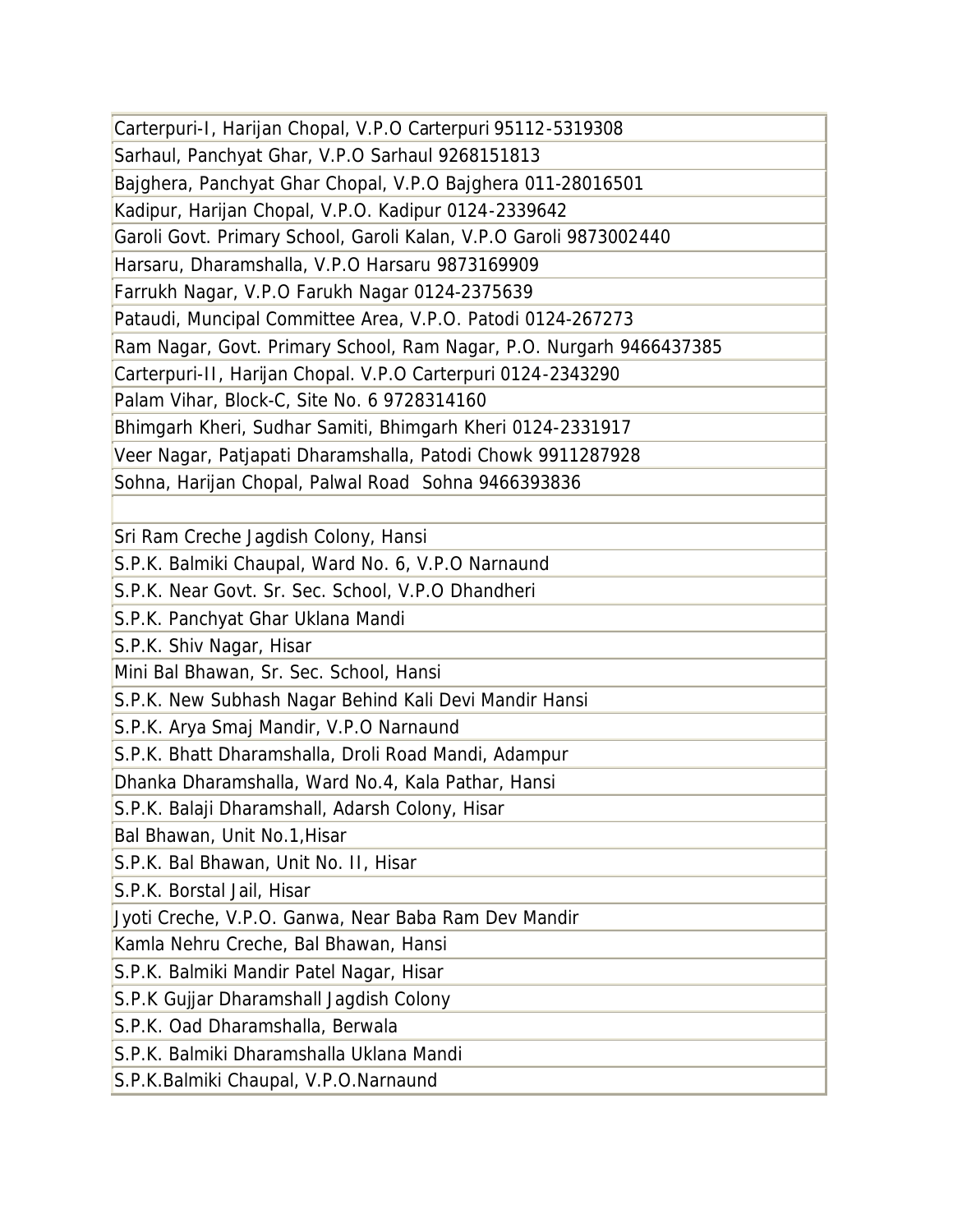Indira Creche, D-62, University Campus

Working Women Hostel Creche, Sector-13, Urban Estate.

Gandhi Creche Bahri Mohalla, Thanesar, Kurukshetra

Sarojani Creche Jhansa Road, Bye Pass.Thanesar

Creche Centre, Village Devidaspura

Abhimanu Bal Bhawan Creche,Nr. S.D.M Office

Priyadarshani Creche, NIT Campus, K.U.K

Sarswati Creche, Nr. Honda Agency. G.T. Raod, Shahabad(M), Kurkshetra

Bal Bhawan Creche, Saini Mohalla, Saini Dharamshala Pehowa

Geeta Creche at Chopal, Oda Wali Gamari 9466420530

Nehru Creche, Mohalla Mandal, Kaul 9466513343

Shishu Kendar Creche, Primary School, Guhna 9813820151

Creche Centre, Near Rama Ashram, Gusai Dharamshalla, Siwan 9996039077

Creche Centre, Village Choot at Panchyat Ghar 9812322384

Creche Centre, Aggarwal Dharmshalla near old post office, Pundri 9991299783, 9729811423

Creche Centre, Parjapat Dharamshalla, Nr. Municipal Committee, Kalayat 9992406606 PP

Lohar Patti Chopal, Bata 9996039186 PP

Balmiki Basti, Chandhlana

Nehru Creche, Harijan Choupal, Tarori.

Mullana Creche, Panchyat Bhawan, Sherpur

Gandhi Creche, Ravidass Dharamshalla, Ghuraunda

Kalpana Chawla Creche, Ambekdar Nagar, Mochi Mohalla

Rajiv Gandhi Creche, Shiv Mandir, Ward No. 1, Indri

District Jail, Karnal

Balmiki Basti, Banson Gate

Karnal Raod, Bal Bhawan, Assandh

Opp. Kalidass Rangshalla, Bal Bhawan, Karnal

Mohalla Koliyan, 09466024432

Panchyat Bhawan, Bachond09813884403

Mini Panchyat Bhawan, Kheri09466042828

Mini Panchyat Bhawan,Mundia Kheri 09416678571

Mini Panchyat Bhawan, Kothal Khurad 09813546260

Mini Panchyat Bhawan, Silarpur 09813082383

Mini Panchyat Bhawan, Nangal Sirohi 09812158691

Near City Thana, Nangal Chodhary 09416421972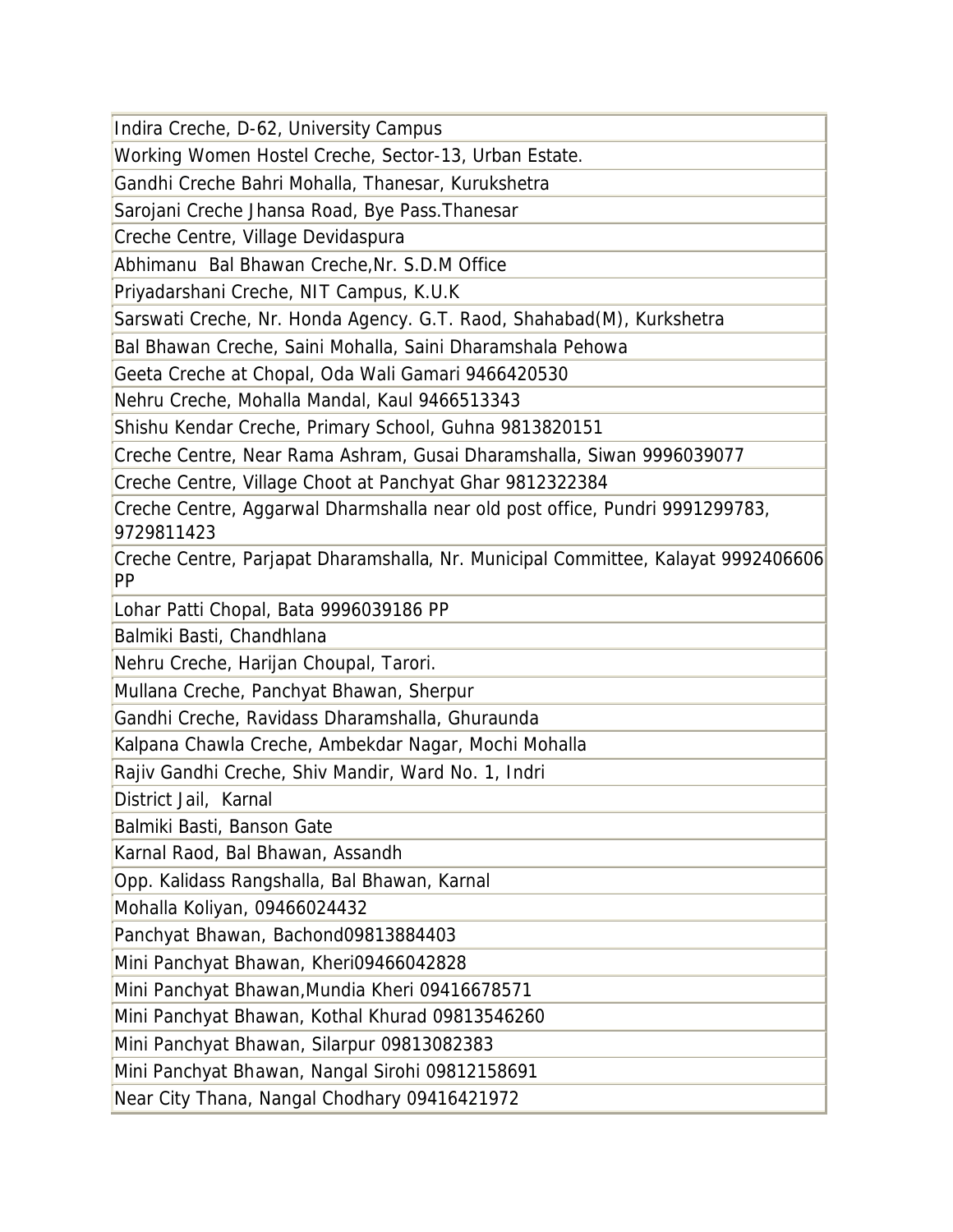| Bal Bhawan, Narnaul-1282-320509                                                                                                                      |
|------------------------------------------------------------------------------------------------------------------------------------------------------|
| Panchyat Bhawan, Talot -1282-250929                                                                                                                  |
| Mini Panchyat Bhawan, Hudina 01282-260963                                                                                                            |
| Mini Panchyat Bhawan, Kalwadi 094162262221                                                                                                           |
| Mini Panchyat Bhawan, Palh 09813149092                                                                                                               |
| Panchyat Bhawan, Nizampur 09416904372                                                                                                                |
| Panchyat Ghar, Vill. Godam, (bargodam) Pkl                                                                                                           |
| House of Naubat Singh, Vill. Mahadevpur                                                                                                              |
| House of Kaka Singh, Vill. Sakteri                                                                                                                   |
| Dharamshall, Vill Devi Nagar, Pkl                                                                                                                    |
| Panchyat Ghar, Vill. Rajipur (Surajpur) PKL                                                                                                          |
| Dharamshalla, Harijan Chopal, Vill. Nada Sahib                                                                                                       |
| Mini Bal Bhawan Kalka, Opp. Hindu Girls High School, Kalka                                                                                           |
| # 659, Sector-16, Pkl                                                                                                                                |
| Jatanwali Dharamshalla, Barwala                                                                                                                      |
| Working Women Hostel, BGMS, Sector-10, PkI                                                                                                           |
| Panchyat Ghar, Mahadev Colony, Surajpur, Pkl                                                                                                         |
| Mini Bal Bhawan, Gandhi Nagar, 9017278361                                                                                                            |
| Meham _I, Deep Bhawan, W. No. 12, Khatiko Wala Mohalla 09253742716                                                                                   |
| Gohana Adda, H. No. 63/14, Ashok Nagar 01262-256571                                                                                                  |
| Sugal Mills Colony, Q.No. 26, Sunaria Chowk 9996489173                                                                                               |
| Police line RohtakHospital 09416823190                                                                                                               |
| District jail Rohtak 946688057                                                                                                                       |
| Medical College, Q.No. 305, New 14 J 09992323744                                                                                                     |
| Creche Centre Madina- Gindhran Pana, New Devania Wali Chopal se Second Gali in<br>House of Ramdhari S/o Sh. Chatar old House 9992360032, 98121118692 |
| Creche centre Kiloi- Rabhayan Pana, Brahmano Wali Chopal 9466235978,<br>9896367267                                                                   |
| Charan Dharamshalla 01285-215339, 0730603331                                                                                                         |
| House of Sh. Multan Singh Hooda S/o Sh. Ram Chander Hooda 9991338601,01262-<br>247970                                                                |
| Creche Centre Bhalout-I, Walmiki Choupal 257682                                                                                                      |
| Creche Centre Bhalout-II Khatiko Wali Chopal 9255495051,                                                                                             |
| Creche Centre Gijji-Saraan Pana, Near Middle School 9812780566                                                                                       |
| Creche Centre Morkheri-Draveria Pana, Dhara Singh S/o sh. Puran Singh House<br>215339                                                                |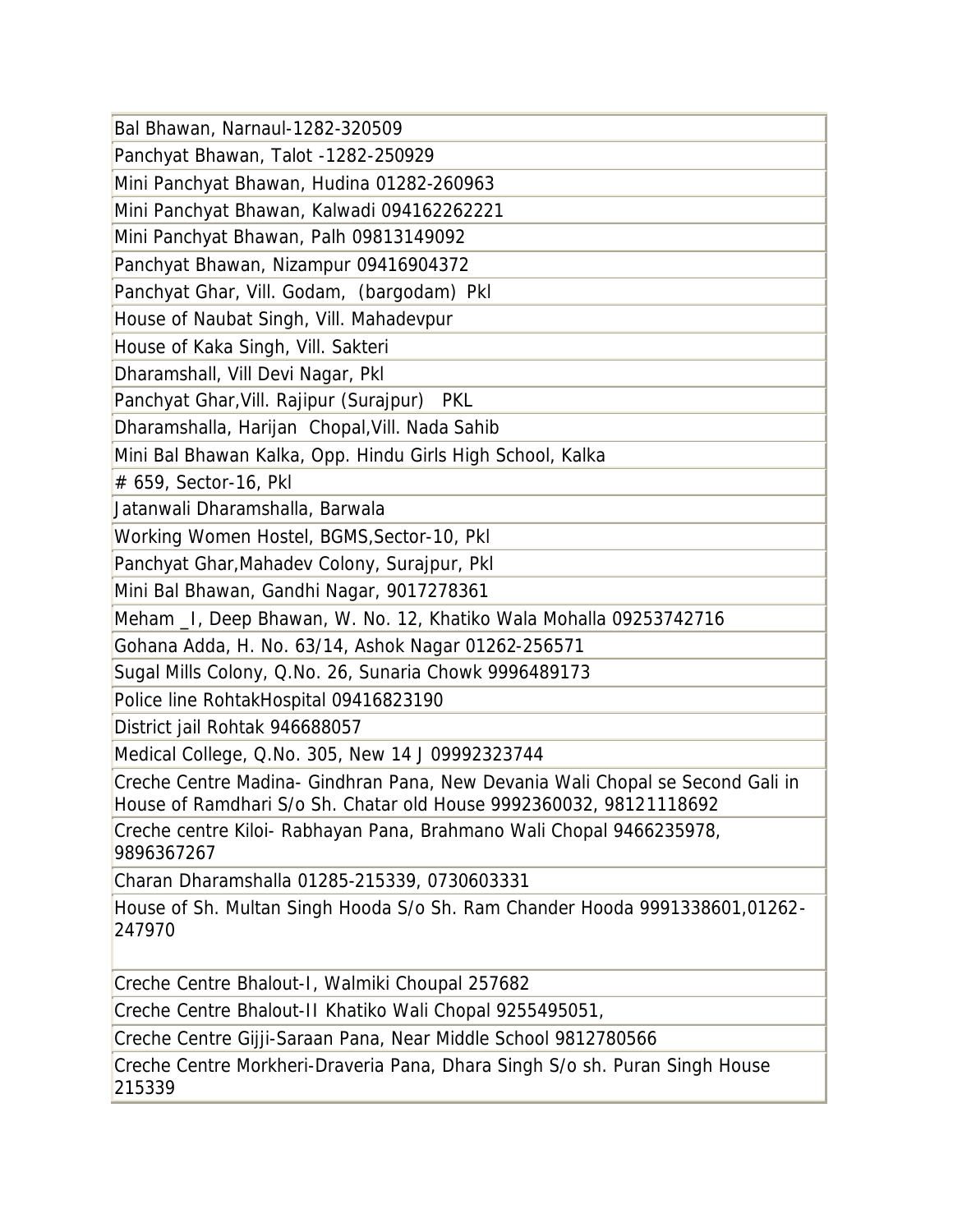Creche Centre Ladhot- Near Pipail Wali Chopal 9992883153

Creche Centre Nagina, Near Girl Primary School & Avinashi ki shop 9355087899

Creche Centre Chamaria- Bhokraane Wali Chopal 925457519,9354461811

Bhaini Chander pal, Pulhara Pana, Nr. Khatio ki Chopal 9728548508

Creche Centre Sanghi, Cheel Wali Chopal, Bodan Pana 9315188118

Naya Bans-Maha Singh Pana, Panchyat Ghar 9812534651

Creche Centre Attail, Dr. Deepak House, Nr. Brahmano Wali Chopal 98963654559

Creche Centre Lakhan Majra, Mahender Singh S/o sh. Mehgu Singh Ka Plat, Nr. Balmat Heri's House 981282121821, 9416859035

Creche Centre Bahu Akbarpur, Moriyala Pana, Nr. Boras Talab 9050188863

Creche Centre Marodhi Panchyat Ghar 9416311897

Creche Centre Bhainshru Kala, Nr. Govt. School, Panchyat ghar, Nr. Health Centre 9255326705

Creche Centre Khidwali, Minister Wali Chopal, Sh. Krishan Hooda Wali Gali, Bhokran Pana9991867598

Creche centre Mugan, Nafe Singh House, Nr. Sarpanch House 999278127

Creche Centre, Kheri Sadh, Morewali Chopal 9017385098

Creche Centre Sunderpur, Chamaro Wali Chopal 9050757649

Creche Centre Kenheli, Bhura Pana, Panchyat ghar 9728266780

Creche Centre Meham-2, W. No. 13, Dher Pana 9812698922

Creche Centre Dobh, Badiyo Wali Chopal, Nr. Primary School 9255597738

Panchyat Ghar, V.P.O Malpura 9466771928

Panchyat Ghar, V.P.O Masani 250057

Panchyat Ghar, V.P.O Jonawas 9050072789

Ahir Chopal, V.P.O Hanska 9466695958

Balmiki Chopal, V.P.O Bikanar 9812917215

Panchayat Ghar, V.P.O. Palawas

Panchyat Ghar, Balwas Ahir 9416905457

Panchyat Ghar, Bamroli

Bal Bhawan , Bawal 9812323183

Balmiki Chopal, Dhobi Ghat, Bawal-II 9728455829

Panchyat Ghar, Krishana Nagar 9466314405

Panchyat Ghar, V.P.O. Nathra 9215675176

Panchyat Ghar, V.P.O Nangal Pathani

Panchyat Ghar, V.P.O Jat Gaon

Bal Bhawan, V.P.O. Dharuhera 9416267354

Panchyat Ghar, V.P.O Bhankli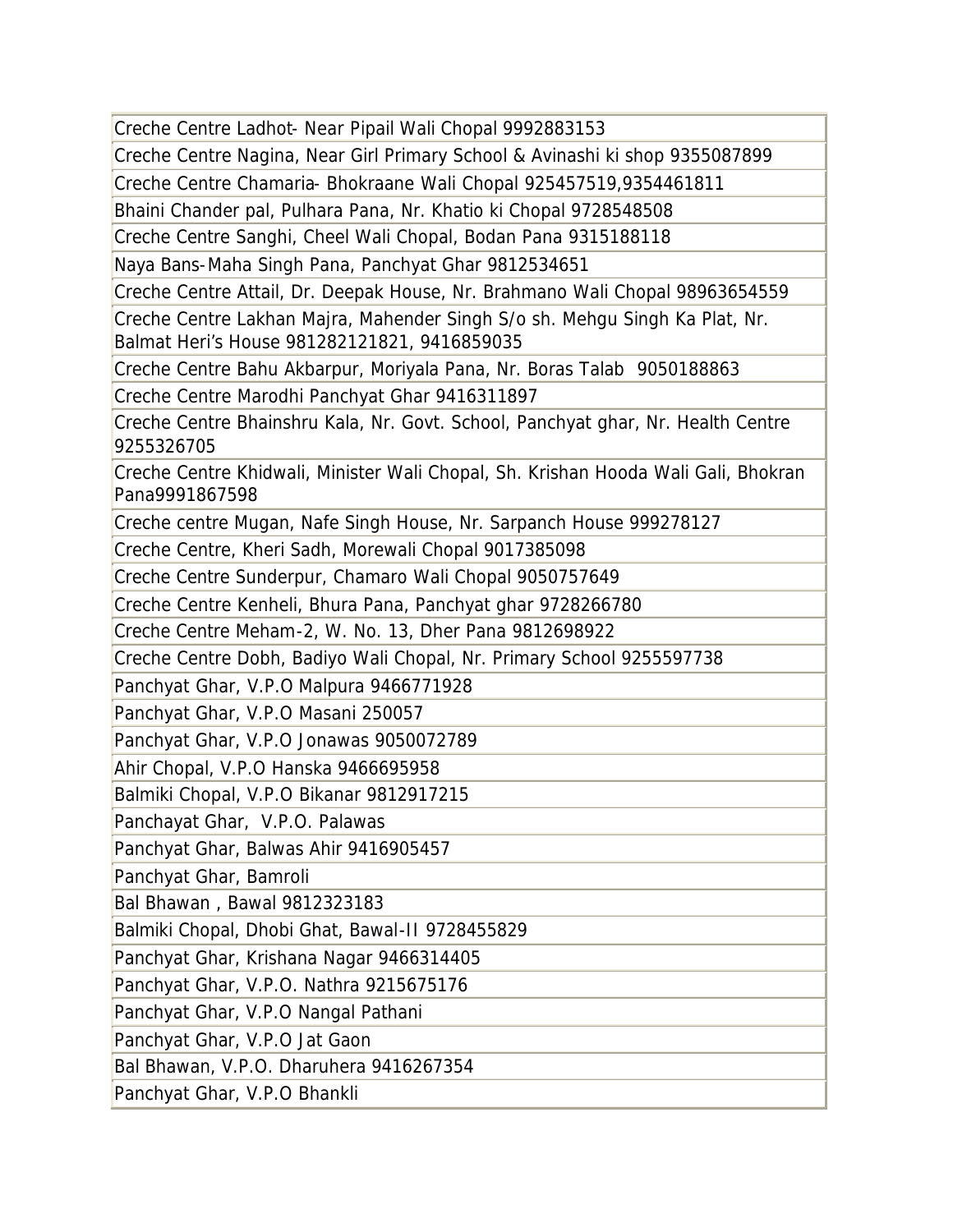| Malikpur                                                                    |
|-----------------------------------------------------------------------------|
| Ratanpura                                                                   |
| Aurungabad Village                                                          |
| <b>Chainety Village</b>                                                     |
| Harnaul Village                                                             |
| Krishana Nagar, Chandpur, Muncipal Committee                                |
| Rohini Creche, Model Colony                                                 |
| Bal Bhawan, Near Nehru Park                                                 |
| Krishana Mandir, Near Patwar khana, Sadhoura                                |
| Saini Dharamshalla, V.P.O Sadhoura                                          |
| Near Panchyat Ghar, V.P.O Sarwan                                            |
| Near Gurudwara, V.P.O Fariqpur                                              |
| Near Dharamshalla, V.P.O Jubbal                                             |
| Sarswati School, V.P.O Bilsaspur                                            |
| Govt. Girls Sr. Sec. School, Near Bust Stand, Nahri 9953101091              |
| House of Anjan Kumar, Mirch Mandi Rohtak Road, Sonipat9255433424            |
| Chopal Building, Brara Pana, V.P.O Kakroi 0130-2255843                      |
| Saini's Chopal Nr. M.C. Building, Garhi Brahmanan 0130-6527693              |
| House of Sh. Mahinder Singh, V.P.O. Chhettera 9991734416                    |
| Community Centre, Nr. Gau Shalla, Purkhas Road, Dehya Basti 9416812330      |
| Govt. Primary School, Kalupur 9467283166                                    |
| Chopal Building, V.P.O Fazilpur 9466883899                                  |
| Chopal Building, V.P.O, Kanwali 0130-3297941                                |
| Bal Bhawan, Sonipat 9315848903                                              |
| Community Centre, V.P.O. Saidpur 011-27741946                               |
| House of Sh. Bajinder Singh, Shastri Colony, Gali No. 4, Sonipat 9355730516 |
| Bari Chopal, V.P.O, Barwasni 0130-6526740                                   |
| Khatun Pana, Chopal V.P.O. Bayanpur 9255442199                              |
| Govt. Middle School, V.P.O. Nahra 09968370269                               |
| Govt. Primary School, V.P.O. Jattola 011-27754422                           |
| Shiv Mandir, V.P.O, Hullhery (Chotti) 9166201902                            |
| Arya Samaj Mandir, Delhi Road, Delhi Camp, Sonipat 9166201902               |
| Ravi Dass Chopal, Sham Nagar, Kakroi Road 0130-2252994                      |
| Balmiki Chopal, Nr. Govt. Girls Sr. Sec. School, V.P.O Farmana 9466824234   |
| House of Master Dev Dutt, V.P.O. Rohana 0130-2584937                        |
| Brahman Chopal, V.P.O. Safiabad 9991182802                                  |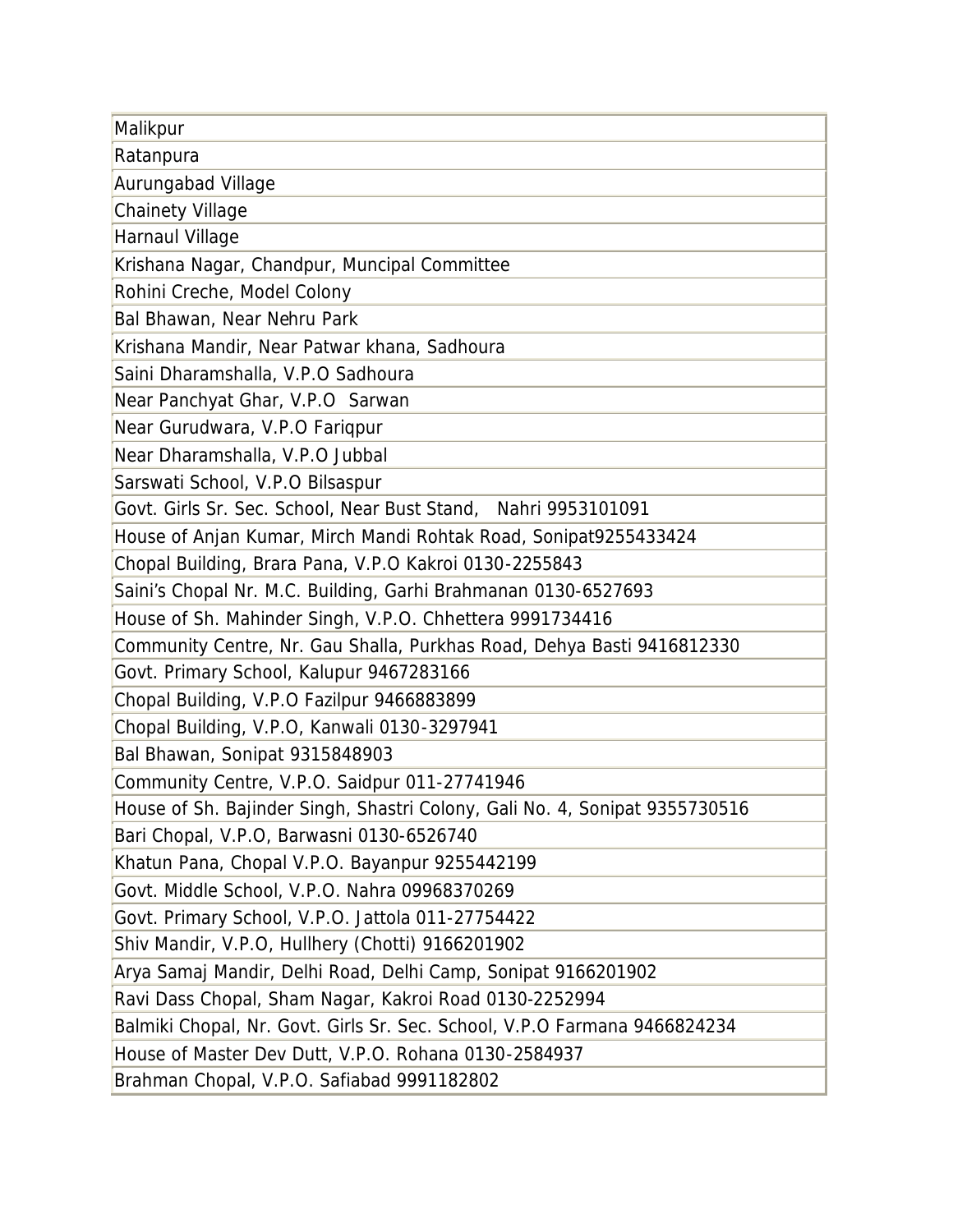| House of Smt. Meenu, Opp. I.T.I Kailesh Colony, Rathdhana Road, Sonipat<br>9991723759 |
|---------------------------------------------------------------------------------------|
| Ward No. 9, Near Devi Lal Park,                                                       |
| Baba Balak Nath Mandir                                                                |
| Ward no. 10, School, Kirti Nagar                                                      |
| Bazigar Mohalla, Govt. School, Rania Chungi                                           |
| Maha Raja Palace ke Samne, Chattergarh Patti                                          |
| Sanjhi Dharamshalla, Bakhara Mill Wali Gali-I                                         |
| Sanjhi Dharamshalla, Bakhara Mill Wali Gali-II                                        |
| Ravi dass Mandir, Bakhara Mill Wali Gali                                              |
| Jaipuria School Wali Gali, Kanganpur Road                                             |
| J.J. Colony, Gurudwara - I                                                            |
| J.J. Colony, Gurudwara - II                                                           |
| J.J. Colony-I W.No. 27                                                                |
| J.J. Colony-II.W.No. 27                                                               |
| Saini Dharamshalla, Chattergarh Patti                                                 |
| Dhank Samaj Dharmshalla - chattergarh Patti                                           |
| Dhank Samaj Dharmshalla - II chattergarh Patti                                        |
| Shakti Ngr. Barnala Road, Sirsa                                                       |
| Dhani Platta, Baindwal Road, Sirsa                                                    |
| Mahavir Colony, Hisar Road, Sirsa                                                     |
| Friends Colony, Bal Bhawan-II                                                         |
| W.No. -4, Laberdaar Wali Gali, Kherpur                                                |
| Gurudwara Kherpur                                                                     |
| Jandi Wali Gali, Kherpur                                                              |
| Lakhi Talav, Opp. Bansal Hospital                                                     |
| Bal Bhawan, Sirsa                                                                     |
| New Housing Board Colony                                                              |
| Kabir Aasharm, Nr. C.M.k College                                                      |
| Bazigar Mohalla, Govt. School                                                         |
| Dhani Teja Singh, Sirsa                                                               |
| Brite Public School, Rania                                                            |
| Bazigar Choupal-I, W. No. II, Rania                                                   |
| Govt. School, Natha Wala Mohalla, Rania                                               |
| Bazigar Choupal-II, W. No. II, Rania                                                  |
| Bazigar Chopal-III, Rania                                                             |
| Rai Sikh Chopal, W.No. 14, Rania                                                      |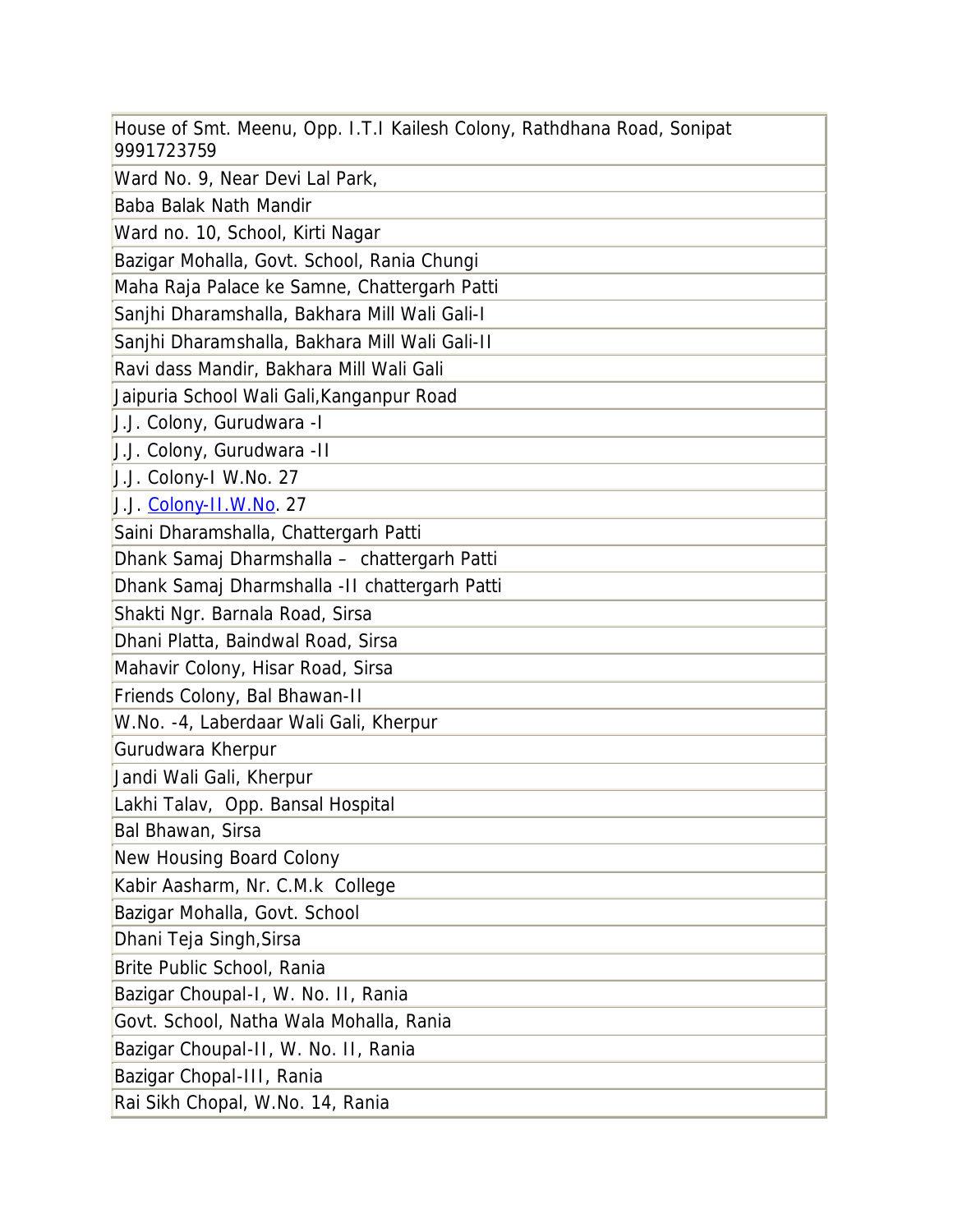| Kamboj Dharamshalla, W.No. 11, Rania      |
|-------------------------------------------|
| Rania-I                                   |
| Rania-II                                  |
| Rania-III                                 |
| Ambedkar Bhawan, W.No. 14, Allenabad      |
| Khattu Ram M.C ka Bhawan, Alenabad        |
| Vinobha Bhave Ashram, Allenabad           |
| Soni Dharamshalla, Allenabad              |
| Rager Dharamshalla, Allenabad             |
| Purani Khatik Dharamshalla, Dabwali       |
| Nai Khatik Dharamshalla, Dabwali          |
| Vishwa karma Dharamshalla, Dabwali        |
| Balmiki Dharmshalla, Dabwali              |
| Kumhar Dharamshalla, Dabwali              |
| Rajiv Palace, Dabwali                     |
| Dabwali Bal Bhawan                        |
| Guru Ravi Dass Mandir, Dabwali            |
| Viradh Ashram-II, W.No. 3, Kala wali      |
| Balmiki Dharamshalla-I, Kala Wali         |
| Balmiki Dharamshalla-II, Kala Wali        |
| Kumhar Dharamshalla-I W.No. 3, Kalan Wali |
| Kabir Asharam-I W. No. 2, Kalan Wali      |
| Balimiki Dharamshalla-III, Kalan Wali     |
| Kabir Ashram-II, W.No. 2, Kalanwali       |
| Ravi Dass Dharamshalla, Kalan Wali        |
| W.No. 12, Kalan Wali                      |
| Shiv Bari, Purana Hospital-I              |
| Shiv Bari, Purana Hospital-II             |
| Vishakha Creche, Haibatpur                |
| Rohini Creche, Ram Nagar                  |
| Tajinder Creche, Shiv Colony              |
| Utra Creche, Krishn Colony                |
| Shilpi Creche, Loco Colony                |
| Chitra Creche, Bhiwani Road               |
| Jyoti Creche, Vishwakarma Colony          |
| Awantika Creche, Saini Mohalla, Jind      |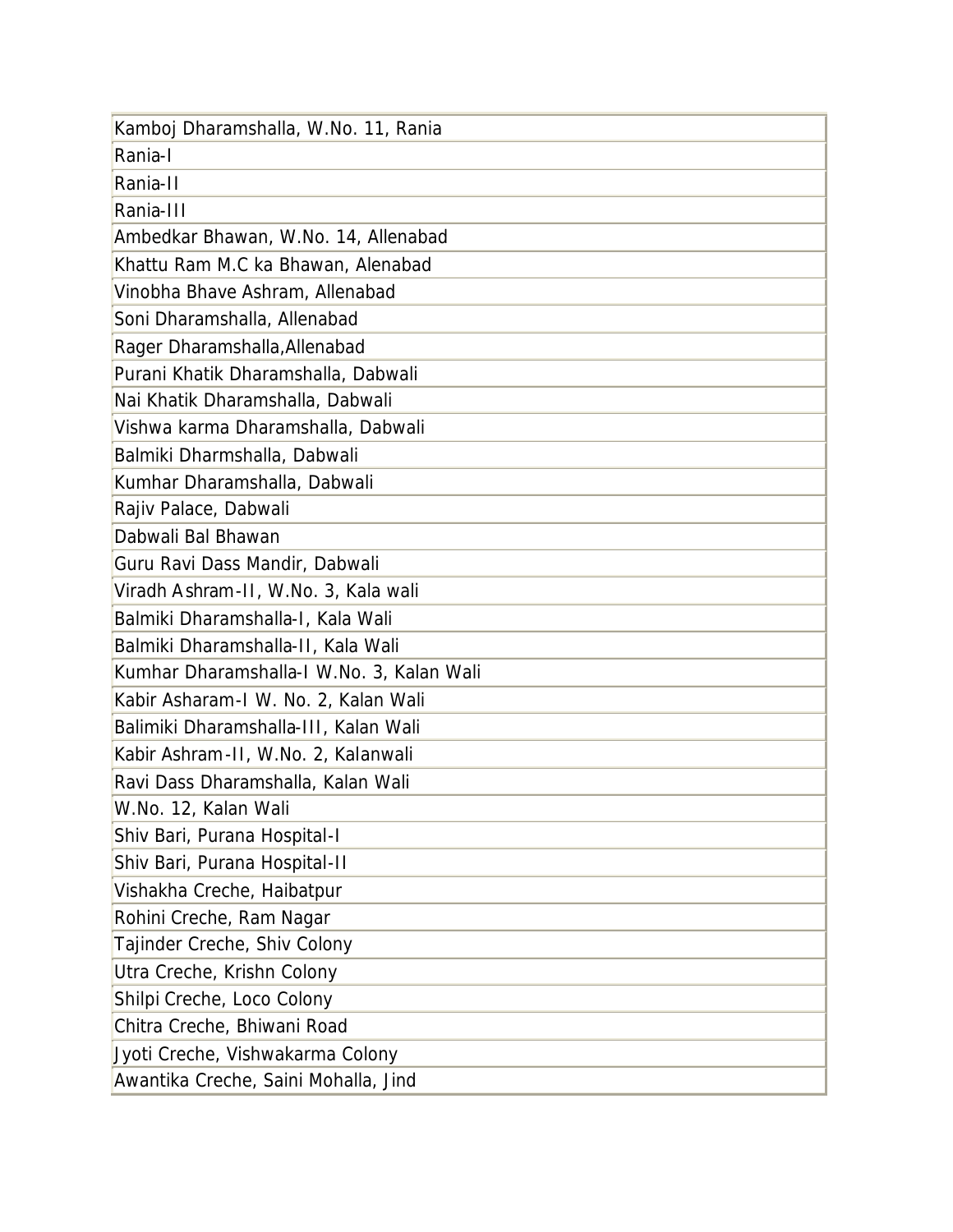| Abhijit Creche, Village Julana                                 |
|----------------------------------------------------------------|
| Chakarwati Creche, W.W.H, Jind                                 |
| Takash Creche, Somnath Colony                                  |
| Ambika Creche, Nirjan                                          |
| Swati Creche, Sindhvikhera                                     |
| Anuradha Creche, Gatauli                                       |
| Sanjay Creche, Jajiwanti                                       |
| Indira Creche, Julana                                          |
| Ashlekha Creche, Julana                                        |
| Vishal Creche, Bhara, amwas                                    |
| Mugdha Creche Akalgarh                                         |
| Ruchika Creche, Narwana                                        |
| Sunaina Creche, Narwana                                        |
| Ishita Creche, S.D. School, Narwana                            |
| Dayananad Creche, Mor Pati Narwana                             |
| Yashoda Crche, Kharal                                          |
| Devki Creche, Udaypur                                          |
| Nehru Creche, Dharodhi                                         |
| Saraswati Creche, Kucharan Kalan                               |
| Ashwani Creche, Uchana                                         |
| Deepa Creche, Shilalheri                                       |
| Rewati Creche, Hatt                                            |
| Vinobha Creche, Deha Basti, Safidon                            |
| Swastika Creche, Shamlokalan                                   |
| Nagpal Colony Creche, Banke Bihari Mandir, Near Bhawana Clinic |
| Jatoan Ki Chopal, Kuhar Pana Creche, Village Samalakha - I     |
| Beniwal Chopal, Vill. Samalkha-II                              |
| Arya Samaj Mandir, Punjabi Mohalla Samalkhalll                 |
| Prajapat Chopal, Village Sharmalpur                            |
| Sh. Karamvir Singh Master S/o Sh. Kidara, Village Bijawa       |
| Bharat Nagar, Babail Road, Near Guru das ki factory            |
| Harijan Chopal, W. No. 8, Main Road Passina, Vill. Beholi      |
| Sh. Sukhram S/o Sh. Surat Singh, Nr. Chopal Village Chamrara   |
| Jatan Panna, Jaton ki Chopal, Near Main gate Vill. Diwana      |
| Creche Centre Talao, Mandir Wali Chopal                        |
| Pana Chiken, Mata Road, Kharhar                                |